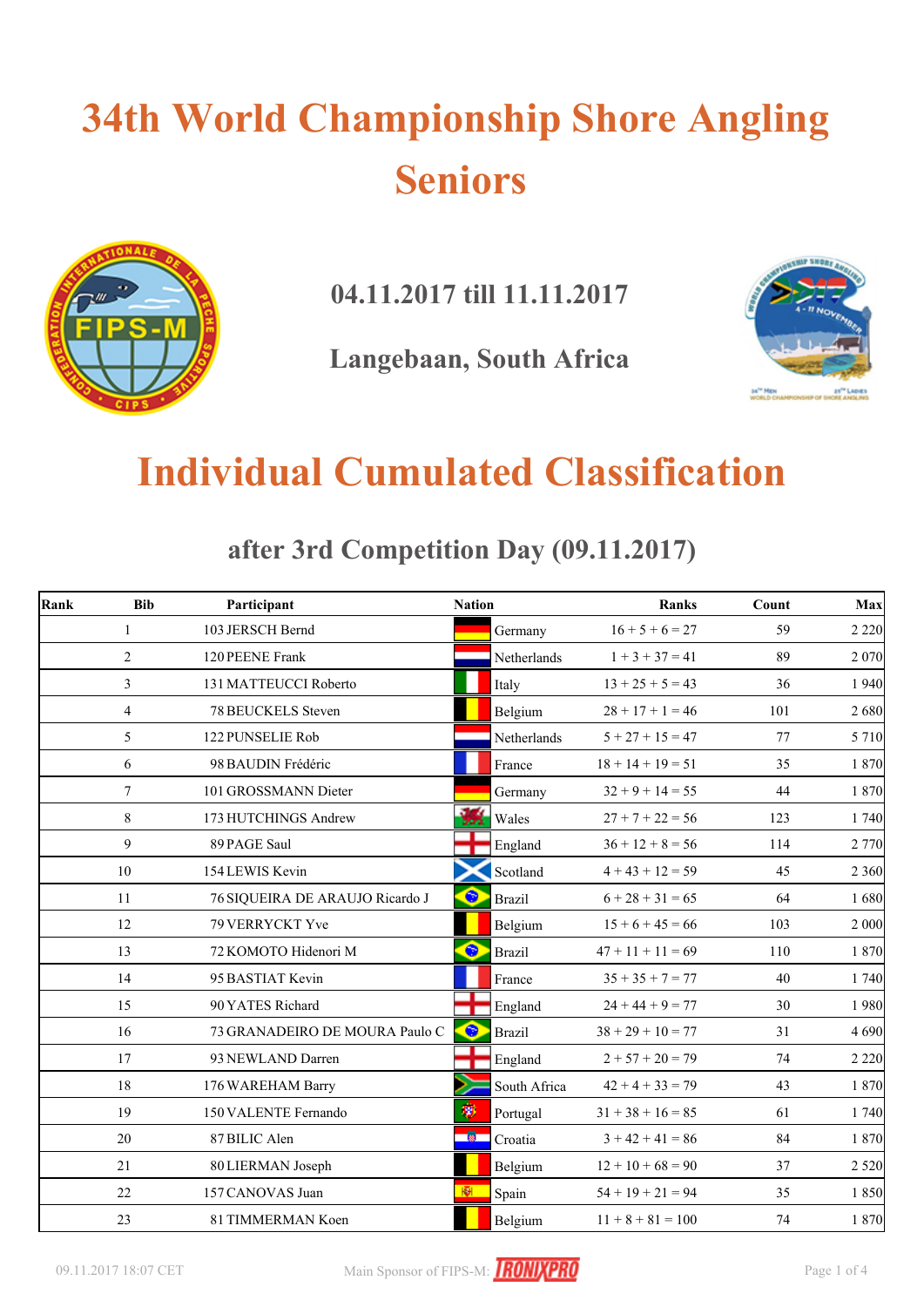# **34th World Championship Shore Angling Seniors**



### 04.11.2017 till 11.11.2017

#### Langebaan, South Africa



| CIPS <sup>1</sup> |                       |                            |                      |        |         |
|-------------------|-----------------------|----------------------------|----------------------|--------|---------|
| 24                | 179 VILJOEN Michael   | South Africa               | $8+68+25=101$        | 25     | 3890    |
| 25                | 147 CORDEIRO Joao     | 19)<br>Portugal            | $44 + 39 + 18 = 101$ | 33     | 2 2 2 0 |
| 26                | 92 GRIFFITHS Gareth   | England                    | $20 + 48 + 36 = 104$ | 46     | 1800    |
| 27                | 159 CATALA Carlos     | Ñ.<br>Spain                | $9 + 73 + 24 = 106$  | 45     | 1470    |
| 28                | 96 GAUTHIER Nicolas   | France                     | $21 + 1 + 85 = 107$  | 102    | 2680    |
| 29                | 102 KNACKSTEDT Martin | Germany                    | $75 + 31 + 4 = 110$  | 89     | 2 1 4 0 |
| 30                | 128 MULCAHY Alan      | Ireland                    | $26 + 13 + 71 = 110$ | 72     | 1870    |
| 31                | 171 PRICE Ben         | Wales                      | $40 + 41 + 29 = 110$ | 82     | 1 3 9 0 |
| 32                | 75 MACIEL Marcio      | $\bullet$<br><b>Brazil</b> | $33 + 15 + 64 = 112$ | 28     | 1620    |
| 33                | 130 MUCCIOLA Massimo  | Italy                      | $25 + 16 + 72 = 113$ | 93     | 1620    |
| 34                | 119 MANNETJE Rico't   | Netherlands                | $37 + 26 + 51 = 114$ | 103    | 2 000   |
| 35                | 146 MILHEIRAO Antonio | 瀏<br>Portugal              | $78 + 37 + 3 = 118$  | 95     | 1870    |
| 36                | 126 O'BRIEN John      | Ireland                    | $59 + 20 + 48 = 127$ | 22     | 2 2 2 0 |
| 37                | 155 SCHOLES Barry     | Scotland                   | $64 + 51 + 13 = 128$ | 79     | 2 000   |
| 38                | 134 MESSINA Marcello  | Italy                      | $46 + 24 + 58 = 128$ | 45     | 1800    |
| 39                | 84 RADINOVIC Arsen    | <b>AND THE</b><br>Croatia  | $10 + 30 + 89 = 129$ | 19     | 2 3 6 0 |
| 40                | 111 CURRER Dominic    | Gibraltar                  | $72 + 18 + 39 = 129$ | 47     | 1 5 6 0 |
| 41                | 121 VAN DE POL Tom    | Netherlands                | $19 + 70 + 40 = 129$ | 16     | 3 1 2 0 |
| 42                | 86 PINEZIC David      | - 80 -<br>Croatia          | $67 + 33 + 30 = 130$ | 43     | 1 3 4 0 |
| 43                | 105 HAPKE Jens        | Germany                    | $97 + 32 + 2 = 131$  | 94     | 3 3 0 0 |
| 44                | 158 ALCANTARA David   | Ñ.<br>Spain                | $7 + 47 + 83 = 137$  | 90     | 1940    |
| 45                | 141 ORTIZ P Omar S    | $\bullet$<br>Paraguay      | $74 + 21 + 52 = 147$ | 85     | 3 0 3 0 |
| 46                | 153 BUCKLEY William   | Scotland                   | $45 + 67 + 35 = 147$ | 53     | 1690    |
| 47                | 169 RUSSEL Shane      | Wales                      | $49 + 58 + 43 = 150$ | 28     | 2 3 6 0 |
| 48                | 148 BARRADAS Nuno     | 渺<br>Portugal              | $22 + 61 + 75 = 158$ | 63     | 1620    |
| 49                | 170 ARCH Joe          | 95.<br>Wales               | $58 + 34 + 66 = 158$ | 24     | 1 3 4 0 |
| 50                | 135 GUIDO Stefano     | Italy                      | $17 + 98 + 44 = 159$ | 39     | 1 4 5 0 |
| 51                | 160 OLIVA Juan Daniel | Spain                      | $66 + 76 + 17 = 159$ | 75     | 1800    |
| 52                | 108 NEALE Dario       | Gibraltar                  | $63 + 71 + 26 = 160$ | 67     | 1940    |
| 53                | 139 WALTER Jorg       | Namibia                    | $41 + 97 + 23 = 161$ | 55     | 2 2 5 0 |
| 54                | 127 HOWLIN Martin     | Ireland                    | $14 + 56 + 92 = 162$ | $81\,$ | 1560    |

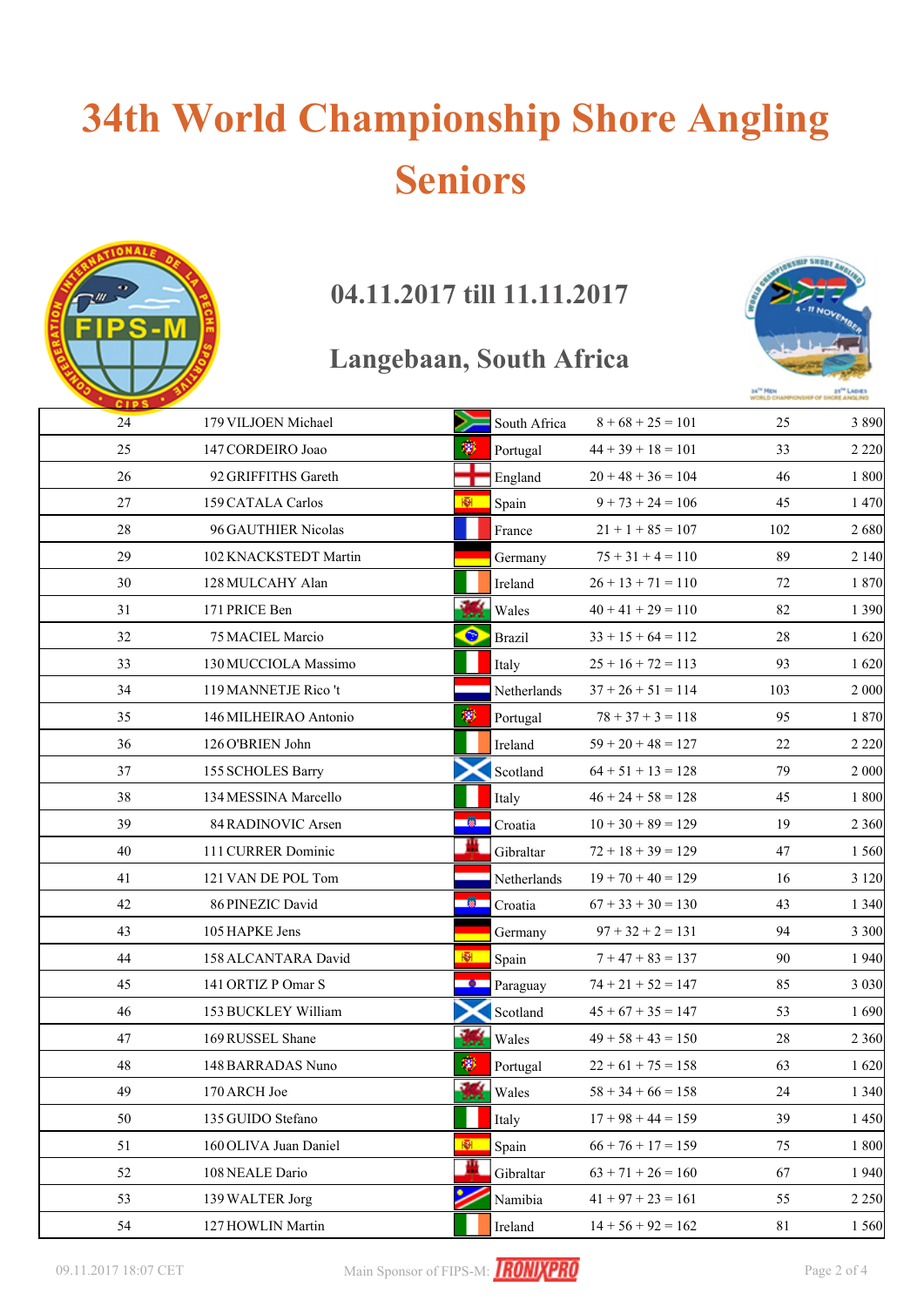# **34th World Championship Shore Angling Seniors**



### **04.11.2017 till 11.11.2017**

#### **Langebaan, South Africa**



| <b>CIPS</b> |                               |           |                    |                       |    |         |
|-------------|-------------------------------|-----------|--------------------|-----------------------|----|---------|
| 55          | 77 BUYSSE Janvier             |           | Belgium            | $29 + 50 + 84 = 163$  | 17 | 1870    |
| 56          | 83 PEJDO Dubravko             | 一線口       | Croatia            | $34 + 36 + 94 = 164$  | 65 | 1870    |
| 57          | 178 SINGH Ashwin              |           | South Africa       | $89 + 45 + 34 = 168$  | 25 | 1800    |
| 58          | 91 MC COY Kenny               |           | England            | $39 + 69 + 62 = 170$  | 17 | 1800    |
| 59          | 109 TRIAY Tony                |           | Gibraltar          | $23 + 80 + 70 = 173$  | 12 | 2 2 2 0 |
| 60          | 168 EL KEFI Zied              | ◉         | Tunisia            | $56 + 52 + 65 = 173$  | 61 | 1 740   |
| 61          | 113 KYRIAZIS George           |           | Greece             | $30 + 95 + 49 = 174$  | 11 | 3 3 0 0 |
| 62          | 152 GRAHAM Iain               |           | Scotland           | $57 + 60 + 57 = 174$  | 28 | 2 0 7 0 |
| 63          | 85 JUKIC Nino                 | 78.       | Croatia            | $61 + 90 + 27 = 178$  | 24 | 2 2 9 0 |
| 64          | 172 MORREL Dave               |           | Wales              | $84 + 49 + 55 = 188$  | 23 | 1 3 9 0 |
| 65          | 136 ROETS Hennie              |           | Namibia            | $69 + 22 + 99 = 190$  | 74 | 1620    |
| 66          | 175 DOWIE Martin              |           | South Africa       | $73 + 87 + 32 = 192$  | 45 | 2 6 6 0 |
| 67          | 165 LARBI Mohamed             | ۰         | Tunisia            | $82 + 23 + 91 = 196$  | 39 | 2 1 4 0 |
| 68          | 137 COETZEE George            |           | Namibia            | $55 + 100 + 42 = 197$ | 14 | 2 0 0 0 |
| 69          | 115 CHALARIS Kyriakos         |           | Greece             | $90 + 46 + 61 = 197$  | 82 | 1 5 6 0 |
| 70          | 138 HONIBALL Morne            |           | Namibia            | $53 + 99 + 50 = 202$  | 10 | 1940    |
| 71          | 74 ESPIRITO SANTO Pedro J P D | $\bullet$ | <b>Brazil</b>      | $60 + 91 + 53 = 204$  | 51 | 2 2 9 0 |
| 72          | 144 KOENITZER Alcides         | - 0 -     | Paraguay           | $71 + 64 + 69 = 204$  | 15 | 1870    |
| 73          | 177 PAPENFUSS Hennie          |           | South Africa       | $50 + 81 + 76 = 207$  | 65 | 2 3 6 0 |
| 74          | 118 GEUZE Remco               |           | Netherlands        | $87 + 94 + 28 = 209$  | 17 | 1680    |
| 75          | 156 WILSON Lindsay            |           | Scotland           | $62 + 79 + 79 = 220$  | 19 | 1 5 6 0 |
| 76          | 70 MATEUS José                |           | Angola             | $80 + 74 + 67 = 221$  | 20 | 1 500   |
| 77          | 110 CARRERAS Charles          | ш         | Gibraltar          | $76 + 77 + 73 = 226$  | 53 | 1 500   |
| 78          | 116 KAMPITSIS Pavlos          |           | Greece             | $87 + 62 + 78 = 227$  | 42 | 1 740   |
| 79          | 104 LUTTMANN Reinhard         |           | Germany            | $68 + 83 + 77 = 228$  | 24 | 1 1 4 0 |
| 80          | 69 TAVIRA Joao                |           | $\triangle$ Angola | $79 + 55 + 95 = 229$  | 8  | 1 2 9 0 |
| 81          | 124 MC WILLIAMS Ronnie        |           | Ireland            | $65 + 72 + 93 = 230$  | 38 | 1 500   |
| 82          | 125 O'SULLIVAN Timothy        |           | Ireland            | $77 + 59 + 97 = 233$  | 15 | 1620    |
| 83          | 71 SOTTO MAJOR Stephan        |           | Angola             | $83 + 53 + 98 = 234$  | 19 | 1870    |
| 84          | 140 MULLER Andre              |           | Namibia            | $85 + 63 + 88 = 236$  | 29 | 1730    |
| 85          | 142 SAUCEDO Isidro            |           | $\Box$ Paraguay    | $81 + 88 + 82 = 251$  | 25 | 1 1 9 0 |